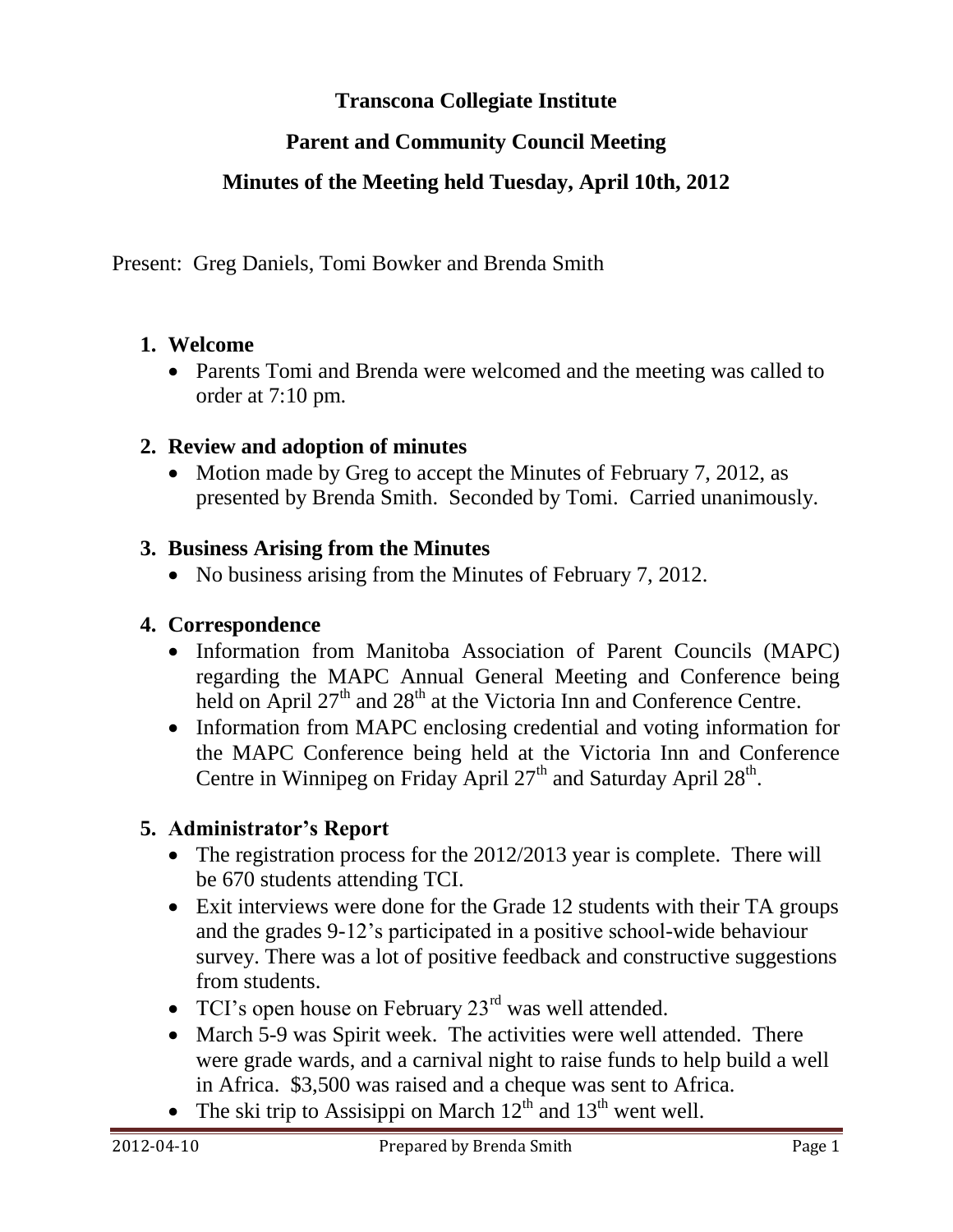- The Brandon Jazz Festival which was held on March  $16<sup>th</sup>$  and  $17<sup>th</sup>$  had great reviews.
- The Europe trip was remarkable. All of the students were positive and mature. Many emails sent to Mr. Grieve stating that the students had a wonderful time and how well organized the trip was.
- Basketball and hockey are now over. Lacrosse, badminton and soccer are starting.
- Auditions for the musical theatre Grease is underway. The performance will take place next year.
- Teachers are busy with curriculum mapping and assessments. The learning and behaving team is putting together character education lessons. For the grade 9 students, there will be a lesson on "Introduction to the Virtues"; the grade 10 students' lesson is "Nice"; and the Grade 11 and 12 students lesson is on "Inspiration".
- 12 teachers are interested in using a pilot program using Ipads in their classroom.
- The leadership team is working on a new mission and vision. Currently looking at divisional priorities and what the staff believes. TCI's motto is "TCI....where character counts!" The school's vision is - Titans will be strong in character, academically responsible and globally aware. The leadership team is currently creating mission statements on how to achieve this vision and what it will look like.
- The Spring Fling will take place on May  $25<sup>th</sup>$  from 5 to 8 pm.
- The 30 hour famine was held on Friday, May  $13<sup>th</sup>$  and Saturday May  $14<sup>th</sup>$ raising money for hunger in Africa.

# **6. New Business**

 Staff Appreciation - Staff Appreciation will be held on April 30th. Cheese and crackers and fruit and veggie trays will be brought in for the staff's goal setting day.

# **7. Tri-School Update**

• Mr. Daniels received another \$10,000 grant money for the Tri-school improvements. All of the money received; which totals \$40,000, will be used for the purchase of trees, landscaping, mulch and cages around the tress so there is less damage to the trees; maintenance, watering and pruning of the trees. Tree planting behind TCI and between Radisson and John W. Gunn will start on May  $15^{th}$ .